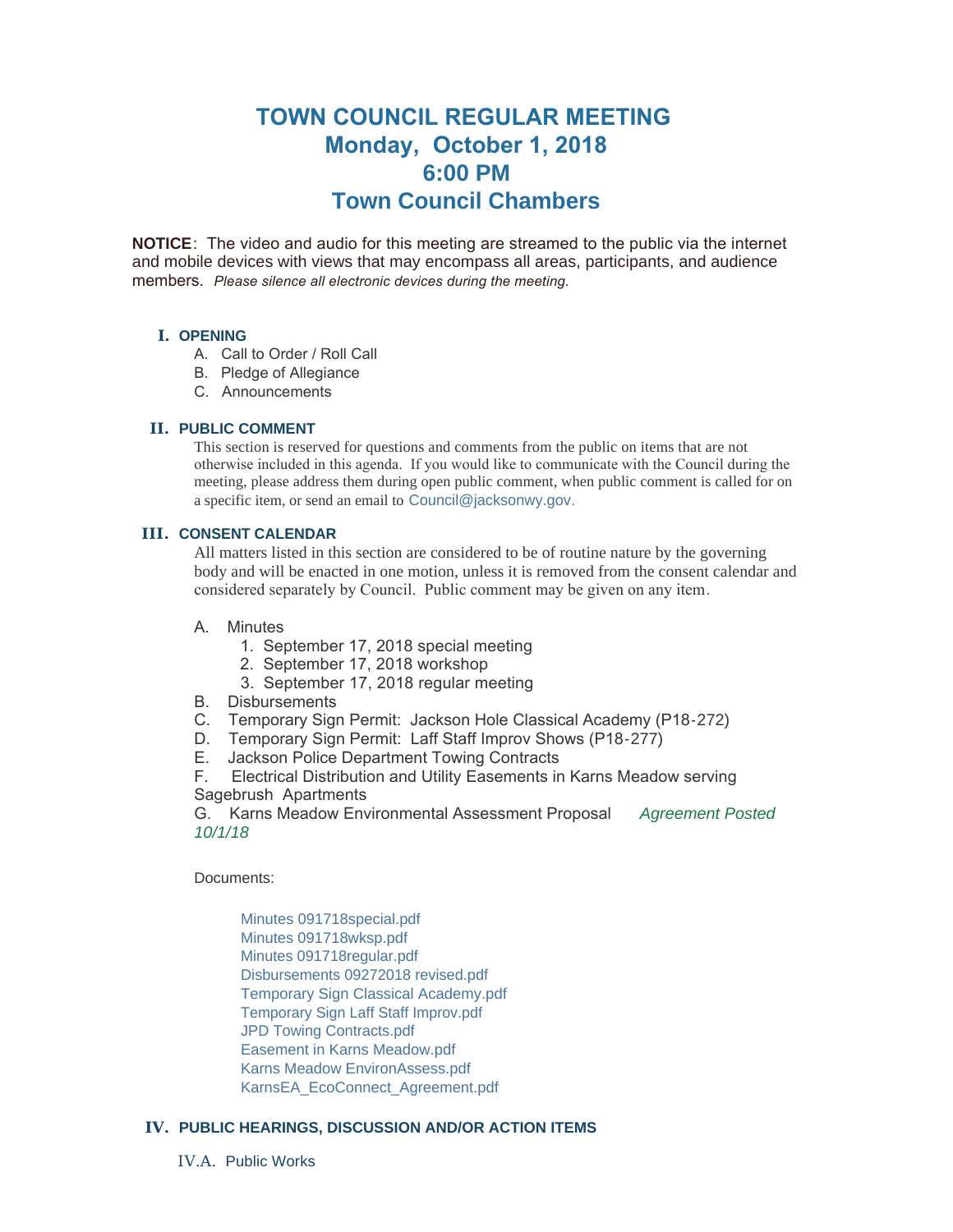1. East Jackson Pedestrian Bridge (Johnny Ziem, Assistant PW Director)

Documents:

[A1 East Jackson Pedestrian Bridge.pdf](https://www.jacksonwy.gov/AgendaCenter/ViewFile/Item/1570?fileID=4248)

# IV.B. Planning

1. Snow King Forest Service Scoping Council Comments (Tyler Sinclair, Planning Director)

2. **Item P18-046**: Fee Waiver Request for Central Wyoming College for 235 & 255 Veronica Lane (Brendan Conboy, Associate Planner)

3. **Item P18-047, 48, 49**: Sketch Plan, Zoning Map Amendment, and Conditional Use Permit for Central Wyoming College at 235 & 255 Veronica Lane (Brendan Conboy, Associate Planner)

4. **Item P18-248**: Encroachment Agreement with Overdyke Revocable Trust at 2128 Hidden Ranch Lane (Brendan Conboy, Associate Planner)

5. **Item P18-221**: Conditional Use Permit for Teton County Hospital Parking at 30 Redmond Street (Brendan Conboy, Associate Planner)

6. **Item P18-244:** Final Plat for The Grove Phase 3 at 825 W. Snow King Ave (Tyler Valentine, Senior Planner)

7. **Item P18-245**: Subdivision Plat at 660 W. Broadway (Tyler Valentine, Senior Planner)

8. **Item P18-208**: Master Plan Amendment for Snow King at 10 Snow King Ave *This item was withdrawn and will come back to Council on a date to be determined.*

Documents:

[B1 Snow King Forest Service Scoping Comments.pdf](https://www.jacksonwy.gov/AgendaCenter/ViewFile/Item/1571?fileID=4255)

[B2 CWC Fee Waiver P18-046.pdf](https://www.jacksonwy.gov/AgendaCenter/ViewFile/Item/1571?fileID=4256)

[B3 CWC Map SketchPlan CUP P18-047 048 049 - Part 1.pdf](https://www.jacksonwy.gov/AgendaCenter/ViewFile/Item/1571?fileID=4257)

[B3 CWC Map SketchPlan CUP P18-047 048 049 - Part 2.pdf](https://www.jacksonwy.gov/AgendaCenter/ViewFile/Item/1571?fileID=4249)

[B3 CWC Map SketchPlan CUP P18-047 048 049 - Part 3.pdf](https://www.jacksonwy.gov/AgendaCenter/ViewFile/Item/1571?fileID=4250)

[B4 Overdyke Encroachment P18-248.pdf](https://www.jacksonwy.gov/AgendaCenter/ViewFile/Item/1571?fileID=4251)

[B5 HospitalDistric ParkingCUP P18-221.pdf](https://www.jacksonwy.gov/AgendaCenter/ViewFile/Item/1571?fileID=4252)

[B6 TheGroveIII FinalPlat P18-244.pdf](https://www.jacksonwy.gov/AgendaCenter/ViewFile/Item/1571?fileID=4253)

[B7 660 W Broadway FinalPlat P18-245.pdf](https://www.jacksonwy.gov/AgendaCenter/ViewFile/Item/1571?fileID=4254)

# **RESOLUTIONS V.**

# **ORDINANCES VI.**

# **MATTERS FROM MAYOR AND COUNCIL VII.**

A. Mountain and Resort Town Planners Summit, November 28-December 1, 2018 (Pete Muldoon)

B. Approve Travel to CAST Meeting in Winter Park October 25-26

C. Approve Travel to WAM Fall Workshop in Lander October 31 – November 2

D. Board and Commission Reports

Documents:

[MountainResortTownPlannersSummit.pdf](https://www.jacksonwy.gov/AgendaCenter/ViewFile/Item/1572?fileID=4258) [CAST Meeting.pdf](https://www.jacksonwy.gov/AgendaCenter/ViewFile/Item/1572?fileID=4260) [WAM FallWorkshop.pdf](https://www.jacksonwy.gov/AgendaCenter/ViewFile/Item/1572?fileID=4259)

# **MATTERS FROM THE TOWN MANAGER VIII.**

A. Town Manager's Report